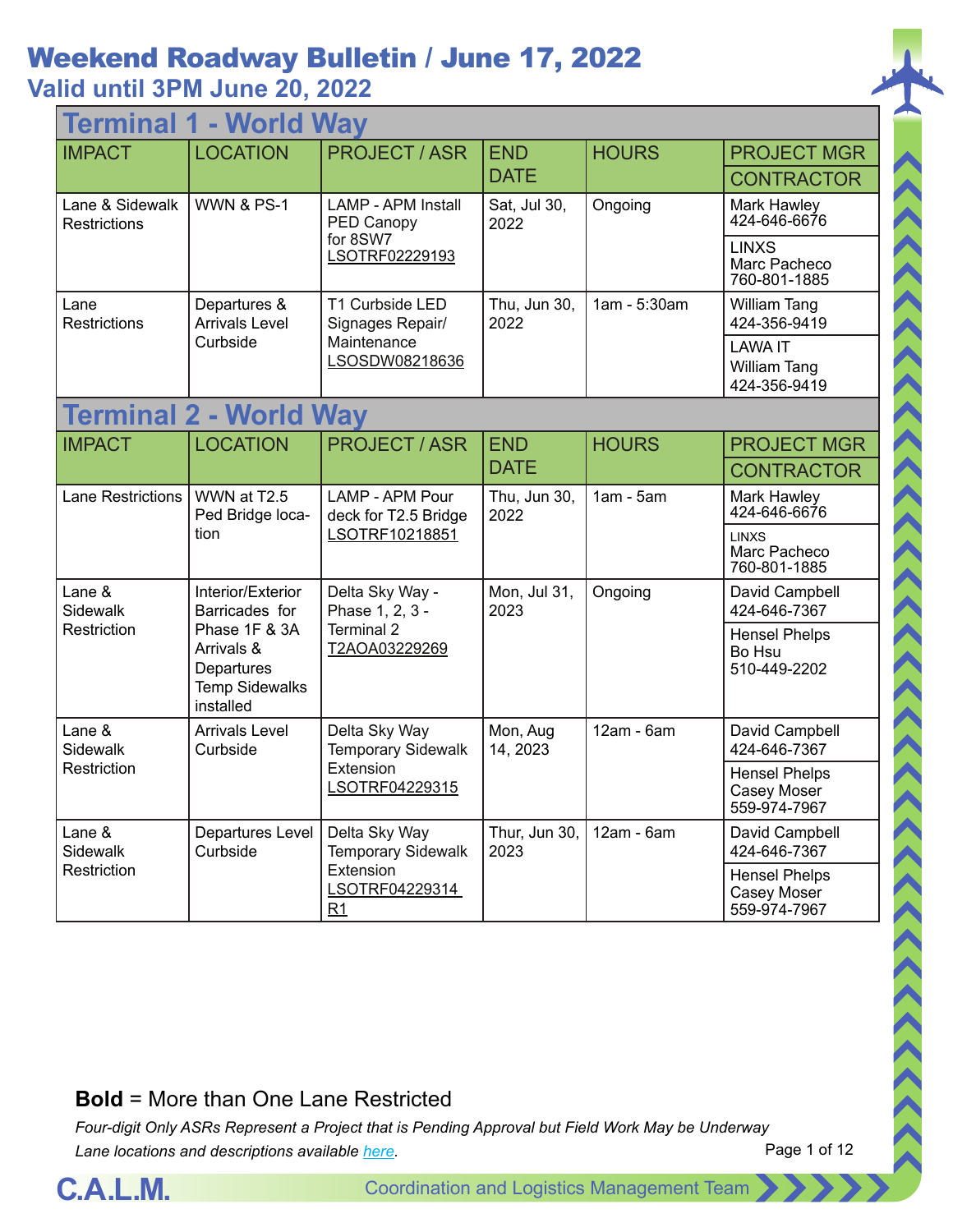## Weekend Roadway Bulletin / June 17, 2022

**Valid until 3PM June 20, 2022**

| - World Way<br><b>lermin</b>      |                                          |                                                                                       |                       |                        |                                                             |
|-----------------------------------|------------------------------------------|---------------------------------------------------------------------------------------|-----------------------|------------------------|-------------------------------------------------------------|
| <b>IMPACT</b>                     | <b>LOCATION</b>                          | <b>PROJECT / ASR</b>                                                                  | <b>END</b>            | <b>HOURS</b>           | <b>PROJECT MGR</b>                                          |
|                                   |                                          |                                                                                       | <b>DATE</b>           |                        | <b>CONTRACTOR</b>                                           |
| <b>Lane Restrictions</b>          | Departures Level<br>3 lane closures      | <b>Departures Exterior</b><br><b>Skin</b>                                             | Thu, Jun 30,<br>2022  | 11pm - 4:30am          | David Campbell<br>424-646-7367                              |
|                                   | in D1, L3, L2                            | LSOTRF04229273                                                                        |                       |                        | <b>Hensel Phelps</b><br><b>Matthew Rose</b><br>562-472-6017 |
| <b>Lane Restrictions</b>          | WWN at T3 - NE<br>of PS3 - Site of       | LAMP- (APM) T3.0<br>PED bridge deliver-                                               | Thu, Aug 18,<br>20229 | $1am - 5am$            | Mark Hawley<br>424-646-6676                                 |
|                                   | Ped Bridge                               | ies & pours<br>LSOTRF02229211                                                         |                       |                        | <b>LINXS</b><br>Marc Pacheco<br>760-801-1885                |
| Lane &<br>Sidewalk                | <b>Arrivals Level</b><br>T3 West         | TBIT-T3 Connector<br>L&side Boundary                                                  | Wed, May<br>31, 2023  | Ongoing                | David Campbell<br>424-646-7367                              |
| Restriction                       | Headhouse /<br><b>TBIT</b>               | TBCON03218290                                                                         |                       |                        | <b>Hensel Phelps</b><br>Kevin Long<br>949-259-3213          |
| <b>Lane Restrictions</b>          | <b>Arrivals Level</b><br>in front of the | Delta Sky Way -<br>Phase 1,2,3 - Termi-<br>nal 3<br>T3TRF12208073                     | Mon, Oct 31,<br>2022  | 12am - 6:30am          | David Campbell<br>424-646-7367                              |
|                                   | <b>Terminal 3 West</b><br>Headhouse.     |                                                                                       |                       |                        | <b>Hensel Phelps</b><br>Sonny Muntean<br>714-686-7151       |
| Lane Restriction                  | Bus lanes &<br>sidewalk in               | Delta Sky Way -<br>Phase 1, 2, 3 -<br>Terminal 3<br>T3TRF09207860                     | Mon, Oct 31,<br>2022  | 9pm - 6:30am           | David Campbell<br>424-646-7367                              |
|                                   | front of T-3<br>Departures Level         |                                                                                       |                       |                        | <b>Hensel Phelps</b><br>Sonny Muntean<br>714-686-7151       |
| <b>Lane Restriction</b>           | Departures Level<br>three lanes          | Delta Sky Way -<br>Phase 1, 2, 3 -<br>Terminal 3 Can-<br>opy Removal<br>T3TRF09207860 | Mon, Oct 31,<br>2022  | 9pm - 6:30am           | David Campbell<br>424-646-7367                              |
|                                   |                                          |                                                                                       |                       |                        | <b>Hensel Phelps</b><br>Sonny Muntean<br>714-686-7151       |
| Lane Restriction<br>(Occasional & | T3 Headhouse<br><b>Arrivals Level</b>    | <b>Curbside Barricades</b><br>T3CUS04196436                                           | Wed, Jun 1,<br>2022   | 10pm - 4pm             | David Campbell<br>424-646-7367                              |
| Intermittent)                     |                                          |                                                                                       |                       |                        | <b>Hensel Phelps</b><br>Arnold Nguyen<br>714-657-6281       |
| Lane<br><b>Restrictions</b>       | World Way North<br>- Inner Lanes         | <b>Terminal Cores &amp;</b><br>APM Interface -                                        | Thu, Jun 23,<br>2022  | Nightly,<br>10pm - 8am | AJ Rastegar<br>424-646-7089                                 |
|                                   | Lanes at North<br>Knuckle                | Nightly Deliveries,<br>Haul, & Staging<br>TBTRF11197100<br>R17                        |                       |                        | <b>Austin Commercial</b><br>Kevin Hayes<br>424-312-2156     |

#### **Bold** = More than One Lane Restricted

*Four-digit Only ASRs Represent a Project that is Pending Approval but Field Work May be Underway Lane locations and descriptions available [here](http://slaxadgmss001/sites/CALMSHARE/Shared%20Documents/CTA_Lane_Descriptions.pdf).*



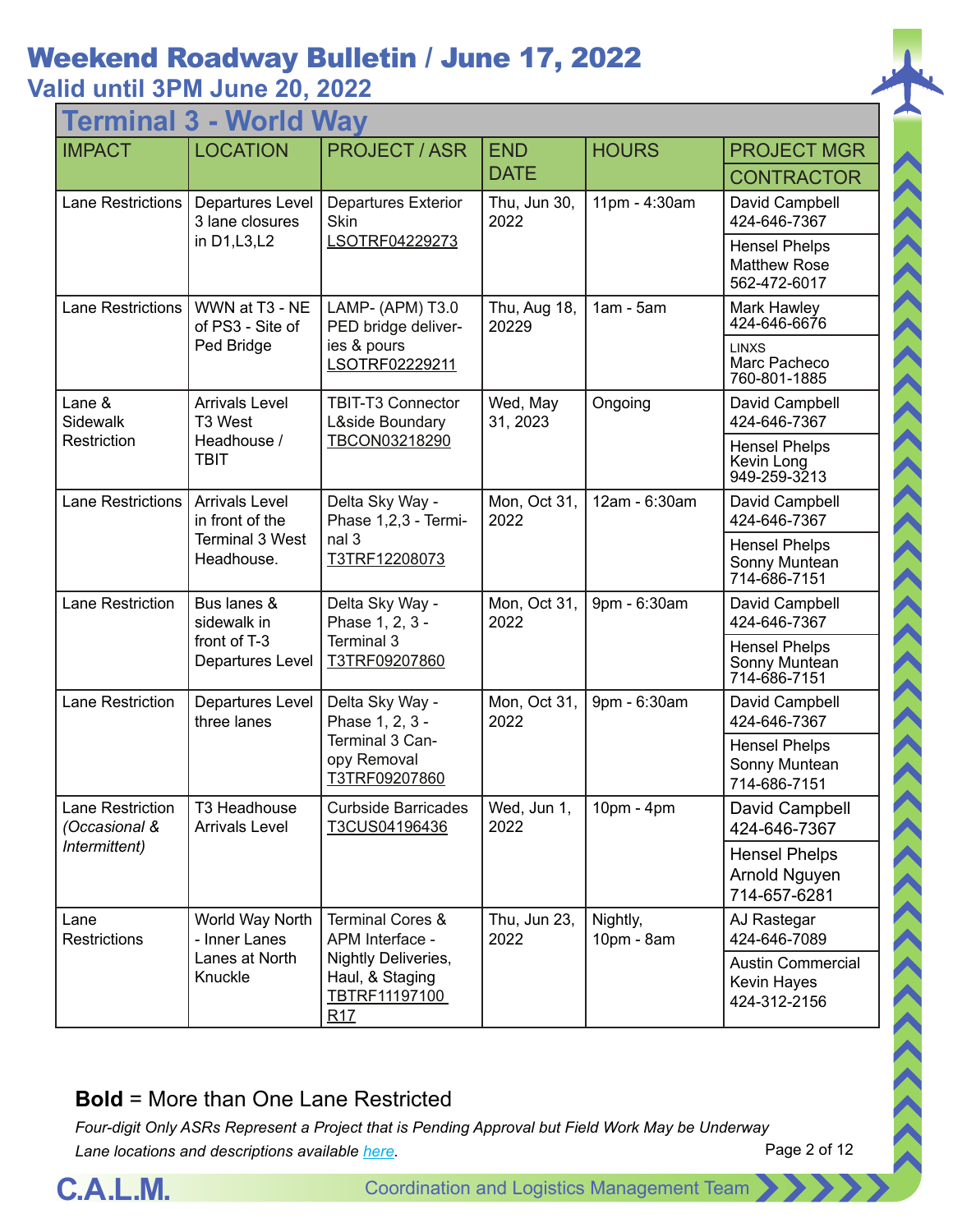| <b>Terminal 3 - World Way (cont</b>    |                                                                                                |                                                                                                                         |                      |                 |                                                                    |  |  |
|----------------------------------------|------------------------------------------------------------------------------------------------|-------------------------------------------------------------------------------------------------------------------------|----------------------|-----------------|--------------------------------------------------------------------|--|--|
| <b>IMPACT</b>                          | <b>LOCATION</b>                                                                                | <b>PROJECT/ASR</b>                                                                                                      | <b>END</b>           | <b>HOURS</b>    | <b>PROJECT MGR</b>                                                 |  |  |
|                                        |                                                                                                |                                                                                                                         | <b>DATE</b>          |                 | <b>CONTRACTOR</b>                                                  |  |  |
| Lane<br><b>Restrictions</b>            | Bus lanes &<br>sidewalk in front                                                               | T3 Headhouse bar-<br>ricades / temporary                                                                                | Sat, Oct 31,<br>2022 | Ongoing         | David Campbell<br>424-646-7367                                     |  |  |
|                                        | of $T-3$                                                                                       | sidewalk<br>T3SDW09207859                                                                                               |                      |                 | <b>Hensel Phelps</b><br>Sonny Muntean<br>714-686-7151              |  |  |
| Lane / Sidewalk<br><b>Restrictions</b> | T2 & T3 level 2<br>curbside                                                                    | Delta Sky Way -<br>Phase 1, 2, 3 - Ter-                                                                                 | Mon, Oct 31,<br>2022 | Ongoing         | David Campbell<br>424-646-7367                                     |  |  |
|                                        |                                                                                                | minal 2<br>T3SDW09207859                                                                                                |                      |                 | <b>Hensel Phelps</b><br>Bo Hsu<br>510-449-2202                     |  |  |
| <b>TBIT - World Way</b>                |                                                                                                |                                                                                                                         |                      |                 |                                                                    |  |  |
| <b>IMPACT</b>                          | <b>LOCATION</b>                                                                                | <b>PROJECT / ASR</b>                                                                                                    | <b>END</b>           | <b>HOURS</b>    | <b>PROJECT MGR</b>                                                 |  |  |
|                                        |                                                                                                |                                                                                                                         | <b>DATE</b>          |                 | <b>CONTRACTOR</b>                                                  |  |  |
| Lane Restriction<br>(Occasional &      | Arrivals Level 1<br><b>Middle East</b><br>Section of TBIT's<br>Intermittent)<br>'Core' Project | LAWA - TBIT - Do-<br>mestic Bag Claim<br><b>Circulation Construct</b><br><b>ICE/PIO Offices</b><br><b>TBCUS06229487</b> | Tue, Nov 8,<br>2022  | 1:30am - 5:30am | Ruben Aguilar<br>818-941-1139                                      |  |  |
|                                        |                                                                                                |                                                                                                                         |                      |                 | <b>Swinerton Builders</b><br><b>Troy Schofield</b><br>213-218-7998 |  |  |
| Lane<br><b>Restrictions</b>            | TBIT, Level 3<br>Landside and                                                                  | TBIT - Level 3 Drop<br>Off Lane Soft Closure<br>TBTRF01229184                                                           | Thu, Jun 30,<br>2022 | 12am - 6am      | AJ Rastegar<br>424-646-7089                                        |  |  |
|                                        | Roadway                                                                                        |                                                                                                                         |                      |                 | <b>Austin Commercial</b><br><b>Frank Celis</b><br>310-259-0670     |  |  |
| Sidewalk<br>Restrictions               | <b>TBIT Level 3</b><br><b>Sidwalks</b>                                                         | TBIT - Level 3 Side-<br>walk Soft Closure                                                                               | Thu, Jun 30,<br>2022 | $12am - 6am$    | AJ Rastegar<br>424-646-7089                                        |  |  |
|                                        |                                                                                                | 39-48<br>TBSDW01229186                                                                                                  |                      |                 | PCI<br><b>Ben Thatcher</b><br>714-863-2867                         |  |  |
| Lane<br><b>Restrictions</b>            | Level 3<br>Departures Area                                                                     | <b>Terminal Cores</b><br>& APM Interface                                                                                | Sun, Jul 31,<br>2022 | 10pm - 2:30pm   | AJ Rastegar<br>424-646-7089                                        |  |  |
|                                        | Canopy Demo                                                                                    | Phase 2 Canopy<br>Demo<br>TBTRF08218656 R2                                                                              |                      |                 | <b>Austin Commercial</b><br><b>Frank Celis</b><br>310-259-0670     |  |  |
| Lane<br>Restrictions                   | Level 3 Drop Off<br>Lane Soft                                                                  | TBIT Cores - Area 4<br>TBCUS11218899                                                                                    | Thu, Jun 30,<br>2022 | $12am - 6am$    | AJ Rastegar<br>424-646-7089                                        |  |  |
|                                        | Closure Area 4                                                                                 |                                                                                                                         |                      |                 | <b>ALCP</b><br><b>Frank Celis</b><br>310-259-0670                  |  |  |

#### **Bold** = More than One Lane Restricted

*Four-digit Only ASRs Represent a Project that is Pending Approval but Field Work May be Underway Lane locations and descriptions available [here](http://slaxadgmss001/sites/CALMSHARE/Shared%20Documents/CTA_Lane_Descriptions.pdf).*



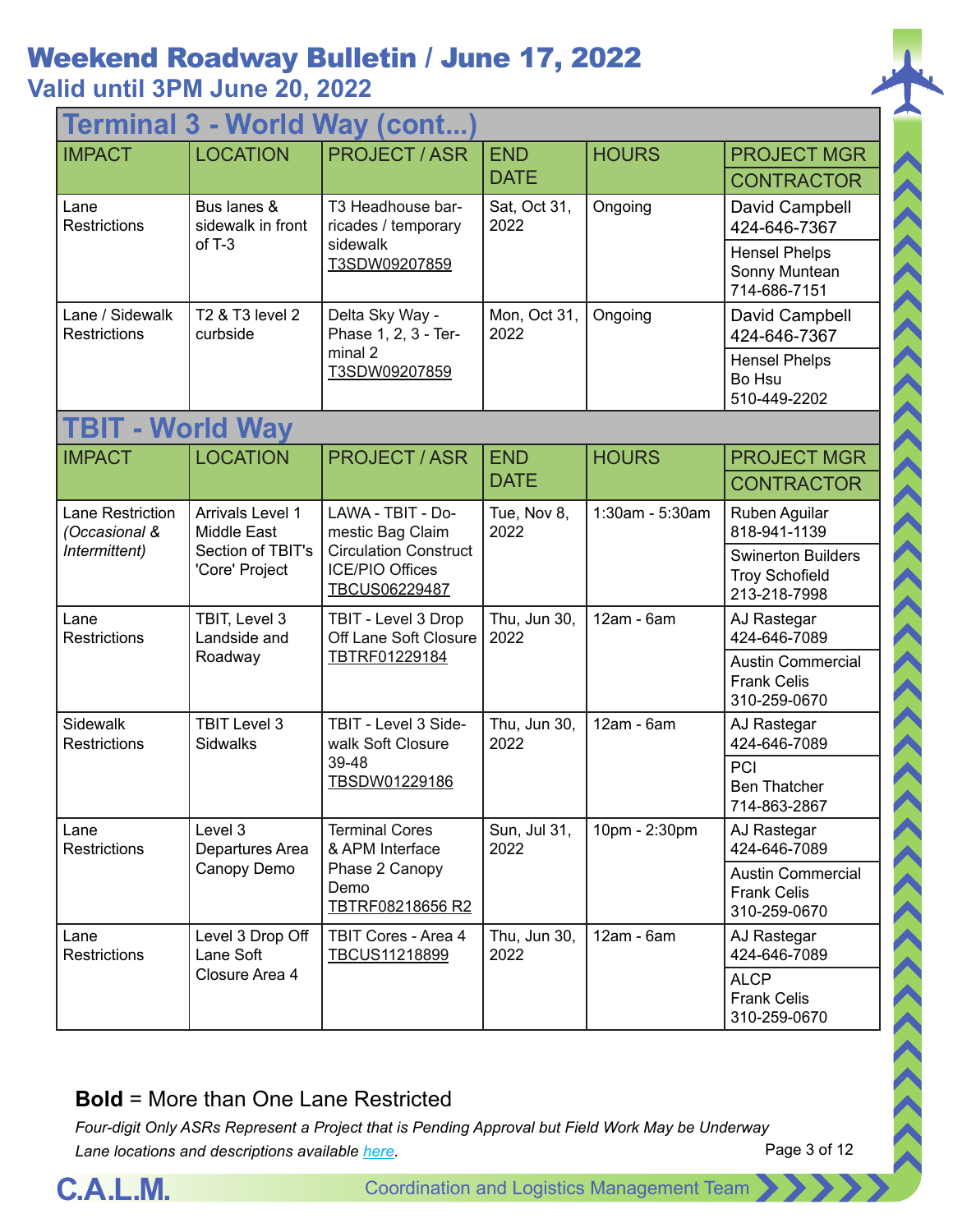| TBIT - World Way (cont.                |                                                                                 |                                                                                              |                      |              |                                                                                               |  |  |  |
|----------------------------------------|---------------------------------------------------------------------------------|----------------------------------------------------------------------------------------------|----------------------|--------------|-----------------------------------------------------------------------------------------------|--|--|--|
| <b>IMPACT</b>                          | <b>LOCATION</b>                                                                 | <b>PROJECT / ASR</b>                                                                         | <b>END</b>           | <b>HOURS</b> | <b>PROJECT MGR</b>                                                                            |  |  |  |
|                                        |                                                                                 |                                                                                              | <b>DATE</b>          |              | <b>CONTRACTOR</b>                                                                             |  |  |  |
| Lane & Sidewalk<br><b>Restrictions</b> | Level 3<br>Departures Area<br>sidewalk and<br>drop off lane (for<br>deliveries) | <b>Terminal Cores &amp;</b><br>APM Interface TBIT -<br>L3 South Laydown<br>TBSDW06218505     | Thu, Jun 1,<br>2023  | $11pm - 6am$ | AJ Rastegar<br>424-646-7089<br><b>Austin Commercial</b><br><b>Frank Celis</b><br>310-259-0670 |  |  |  |
| Lane<br><b>Restrictions</b>            | <b>Arrivals Level</b><br>Area 4 Drop Off                                        | TBIT Cores - Area 4<br>L3 Barricades                                                         | Thu, Jun 1,<br>2023  | Ongoing      | AJ Rastegar<br>424-646-7089                                                                   |  |  |  |
|                                        | Lane GL 50-59                                                                   | TBTRF01229134 R1                                                                             |                      |              | PCI<br><b>Ben Thatcher</b><br>714-863-2867                                                    |  |  |  |
| Lane<br><b>Restrictions</b>            | <b>Arrivals Level</b><br>Area 4                                                 | TBIT Cores - Level 3<br><b>North South Closure</b>                                           | Thu, Jun 1,<br>2023  | Ongoing      | AJ Rastegar<br>424-646-7089                                                                   |  |  |  |
|                                        |                                                                                 | Turnover<br>TBCUS12219043 R1                                                                 |                      |              | PCI<br><b>Ben Thatcher</b><br>714-863-2867                                                    |  |  |  |
| Lane<br>Restrictions                   | Area 2 Upper<br>Roadway                                                         | <b>TBIT Cores - Area 2</b><br>Barricade & Sidewalk<br>Demo - Sign Repair<br>TBCUS11218899 R4 | Thu, Jun 30,<br>2022 | 12am - 6am   | AJ Rastegar<br>424-646-7089                                                                   |  |  |  |
|                                        |                                                                                 |                                                                                              |                      |              | <b>Austin Commercial</b><br><b>Frank Celis</b><br>310-259-0670                                |  |  |  |
| Lane<br>Restrictions                   | Area 4 L1                                                                       | TBIT Cores - Area 4<br><b>Barricade Phasing</b><br>TBCUS11218896                             | Thu, Jun 1,<br>2023  | 11pm - 6am   | AJ Rastegar<br>424-646-7089                                                                   |  |  |  |
|                                        |                                                                                 |                                                                                              |                      |              | PCI<br><b>Ben Thatcher</b><br>714-863-2867                                                    |  |  |  |
| Sidewalk<br>Restrictions               | <b>Arrivals Level</b><br>- North End of                                         | <b>Terminal Cores &amp;</b><br><b>APM</b> Interface                                          | Mon, Aug<br>15, 2022 | Ongoing      | AJ Rastegar<br>424-646-7089                                                                   |  |  |  |
|                                        | Terminal                                                                        | TBTRF06196669<br>R <sub>29</sub>                                                             |                      |              | Infinity Drywall<br>Rob Hamamoto<br>562-219-6908                                              |  |  |  |
| Sidewalk<br><b>Restrictions</b>        | Level 1 Arrivals<br>Level - Grid line                                           | <b>Terminal Cores</b><br>& APM Interface                                                     | Mon, Aug<br>15, 2022 | 12am - 6am   | AJ Rastegar<br>424-646-7089                                                                   |  |  |  |
|                                        | 49 to 51 Side-<br>walk Area 3                                                   | <b>Sidewalk Extension</b><br>Area #3 Barricades<br>LSOTRF07207676                            |                      |              | ARB, Inc.<br>Art Mercado<br>310-505-6258                                                      |  |  |  |
| Lane<br><b>Restrictions</b>            | Level 3<br>Departures Area                                                      | <b>Terminal Cores &amp;</b><br>APM Interface Temp                                            | Thu, Jun 1,<br>2023  | Ongoing      | AJ Rastegar<br>424-646-7089                                                                   |  |  |  |
|                                        | 3 Central                                                                       | <b>Barricades</b><br>TBSDW08207752                                                           |                      |              | <b>Austin Commercial</b><br><b>Frank Celis</b><br>310-259-0670                                |  |  |  |

#### **Bold** = More than One Lane Restricted

*Four-digit Only ASRs Represent a Project that is Pending Approval but Field Work May be Underway Lane locations and descriptions available [here](http://slaxadgmss001/sites/CALMSHARE/Shared%20Documents/CTA_Lane_Descriptions.pdf).*



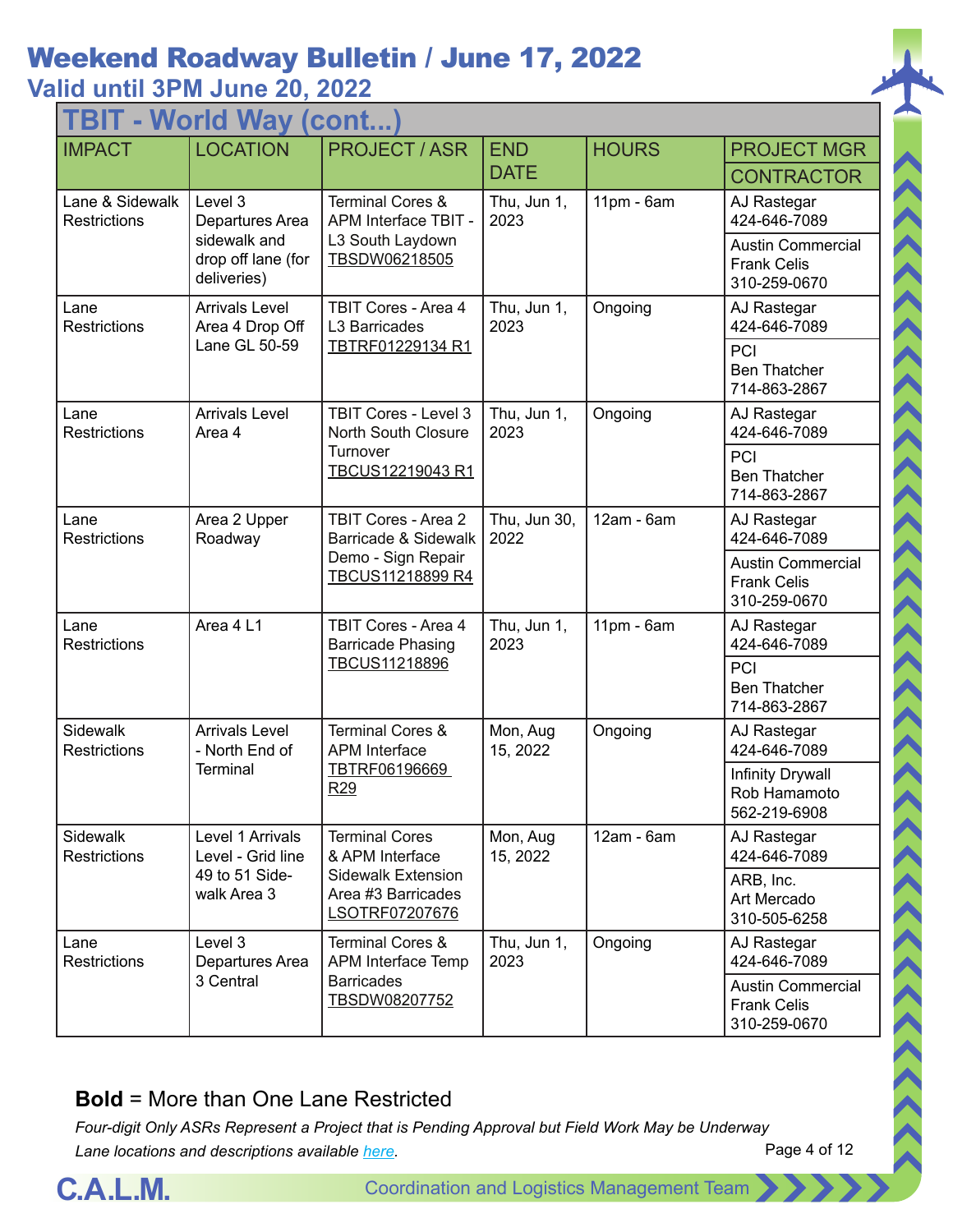| <b>TBIT - World Way (cont</b>   |                                                   |                                                                                                       |                      |                        |                                                                |  |  |
|---------------------------------|---------------------------------------------------|-------------------------------------------------------------------------------------------------------|----------------------|------------------------|----------------------------------------------------------------|--|--|
| <b>IMPACT</b>                   | <b>LOCATION</b>                                   | <b>PROJECT / ASR</b>                                                                                  | <b>END</b>           | <b>HOURS</b>           | <b>PROJECT MGR</b>                                             |  |  |
|                                 |                                                   |                                                                                                       | <b>DATE</b>          |                        | <b>CONTRACTOR</b>                                              |  |  |
| Lane<br>Restrictions            | Level 3<br>Departures Area                        | <b>Terminal Cores &amp;</b><br>APM Interface Temp                                                     | Mon, Aug<br>15, 2022 | Ongoing                | AJ Rastegar<br>424-646-7089                                    |  |  |
|                                 | 2 North Knuckle                                   | <b>Barricades</b><br>TBTRF07196668                                                                    |                      |                        | <b>Austin Commercial</b><br><b>Frank Celis</b><br>310-259-0670 |  |  |
| Lane<br><b>Restrictions</b>     | Area 3 Arrivals<br><b>Level Barricades</b>        | <b>Terminal Cores &amp;</b><br>APM Interface -                                                        | Thu, Jun 01,<br>2023 | Nightly,<br>10pm - 3pm | AJ Rastegar<br>424-646-7089                                    |  |  |
|                                 | / Arrivals Center<br>Ramp                         | Area 3 Arrivals Level<br><b>Barricades</b><br>TBTRF09207833                                           |                      |                        | <b>Austin Commercial</b><br><b>Frank Celis</b><br>310-259-0670 |  |  |
| Lane &<br>Sidewalk              | <b>Arrivals Level</b><br>T3 West                  | TBIT-T3 Connector<br>L&side Boundary                                                                  | Wed, May<br>31, 2023 | Ongoing                | David Campbell<br>424-646-7367                                 |  |  |
| Restriction                     | Headhouse /<br><b>TBIT</b>                        | TBCON03218290                                                                                         |                      |                        | <b>Hensel Phelps</b><br>Kevin Long<br>949-259-3213             |  |  |
| Lane<br><b>Restrictions</b>     | Area 4A De-<br>partures Level<br><b>Barricade</b> | <b>TBIT Terminal Cores</b><br>& APM Interface<br>TBTRF02218176 R3                                     | Thu, Jun 1,<br>2023  | 12am - 8am             | AJ Rastegar<br>424-646-7089                                    |  |  |
|                                 |                                                   |                                                                                                       |                      |                        | <b>Austin Commercial</b><br>Ruben de la Cruz<br>310-259-0670   |  |  |
| Lane<br><b>Restrictions</b>     | World Way North<br>- Right 2 Lanes                | <b>TBIT Cores &amp; APM</b><br>Interface Nightly De-<br>livery, Haul, & Stage<br>TBTRF11197100<br>R17 | Thu, Jun 23,<br>2022 | Daily,<br>7am - 4pm    | AJ Rastegar<br>424-646-7089                                    |  |  |
|                                 | at North Knuckle                                  |                                                                                                       |                      |                        | <b>Austin Commercial</b><br>Art Mercado<br>310-505-6258        |  |  |
| Lane<br>Restrictions            | Laydown Area<br>at TBIT Arrivals                  | Installation of Fenc-<br>ing & Laydown Area                                                           | Thu, Jun 30,<br>2022 | Nightly,<br>12am - 8am | AJ Rastegar<br>424-646-7089                                    |  |  |
|                                 | South Knuckle                                     | at TBIT Arrivals<br>South Knuckle<br>TBTRF04218368                                                    |                      |                        | Austin Commercia<br><b>Frank Celis</b><br>310-259-0670         |  |  |
| Sidewalk<br><b>Restrictions</b> | Area 4A Arrivals<br>Level                         | <b>Terminal Cores &amp;</b><br>APM Interface - Area                                                   | Thu, Jun 1,<br>2023  | Nightly,<br>12am - 8am | AJ Rastegar<br>424-646-7089                                    |  |  |
|                                 |                                                   | <b>4A Arrivals Barricade</b><br>TBSDW02218172<br>R2                                                   |                      |                        | <b>Austin Commercial</b><br>Ruben de La Cruz<br>424-331-3429   |  |  |
| Crosswalk Re-<br>striction      | Crosswalk be-<br>tween P3 & P4                    | <b>LAMP APM Guide-</b><br>way Columns                                                                 | Wed, Mar 1,<br>2023  | Ongoing                | Mark Hawley<br>424-646-6676                                    |  |  |
|                                 | across from TBIT                                  | LSOTRF04207517                                                                                        |                      |                        | <b>LINXS</b><br>Marc Pacheco<br>760-801-1885                   |  |  |

#### **Bold** = More than One Lane Restricted

*Four-digit Only ASRs Represent a Project that is Pending Approval but Field Work May be Underway Lane locations and descriptions available [here](http://slaxadgmss001/sites/CALMSHARE/Shared%20Documents/CTA_Lane_Descriptions.pdf).*



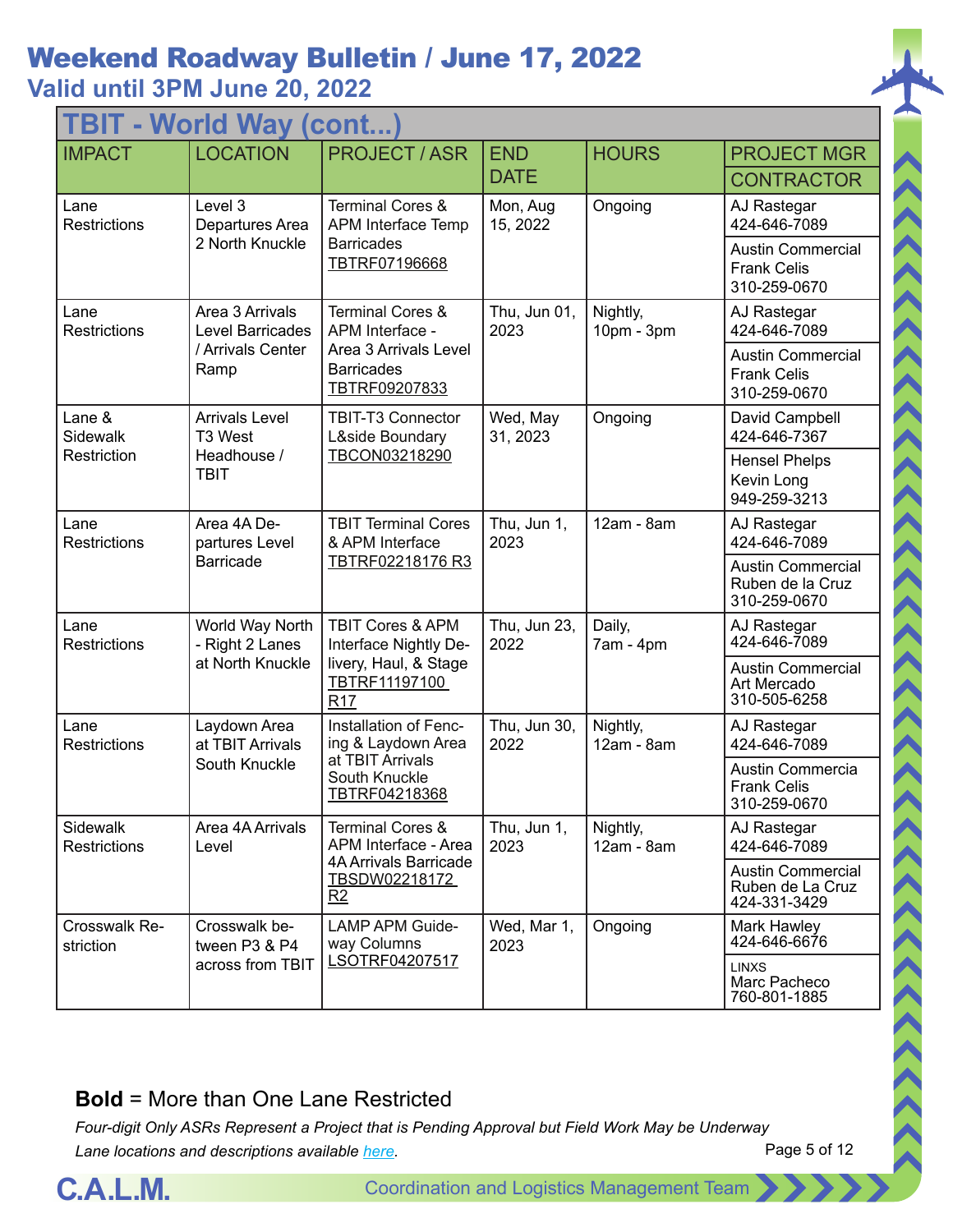| TBIT - World Way (cont)                  |                                        |                                                                                                              |                      |                |                                                       |  |  |
|------------------------------------------|----------------------------------------|--------------------------------------------------------------------------------------------------------------|----------------------|----------------|-------------------------------------------------------|--|--|
| <b>IMPACT</b>                            | <b>LOCATION</b>                        | <b>PROJECT/ASR</b>                                                                                           | <b>END</b>           | <b>HOURS</b>   | <b>PROJECT MGR</b>                                    |  |  |
|                                          |                                        |                                                                                                              | <b>DATE</b>          |                | <b>CONTRACTOR</b>                                     |  |  |
| Lane<br><b>Restrictions</b>              | Arrivals T3 -<br><b>TBIT Connector</b> | T3 - TBIT Connector<br><b>Deliveries</b>                                                                     | Thu, Jun 30,<br>2022 | $1am - 6am$    | David Campbell<br>424-646-7367                        |  |  |
|                                          |                                        | LSOTRF09218709                                                                                               |                      |                | <b>Hensel Phelps</b><br>Kevin Long<br>949-259-3213    |  |  |
|                                          | Terminal 4 - World Way                 |                                                                                                              |                      |                |                                                       |  |  |
| <b>IMPACT</b>                            | <b>LOCATION</b>                        | <b>PROJECT/ASR</b>                                                                                           | <b>END</b>           | <b>HOURS</b>   | <b>PROJECT MGR</b>                                    |  |  |
|                                          |                                        |                                                                                                              | <b>DATE</b>          |                | <b>CONTRACTOR</b>                                     |  |  |
| Lane Restriction                         | T4 MH241T &<br>T5 MH 239T              | <b>NELA - Campus</b><br><b>Head End DAS</b>                                                                  | Thu, Jun 30,<br>2022 | $1:30am - 6am$ | Tom Wong<br>310-877-0180                              |  |  |
|                                          |                                        | Install Splicing Exist-<br>ing Fiber Optic Cable<br>T7SDW09218747                                            |                      |                | AT&T<br><b>Charles Berry</b><br>310-294-7238          |  |  |
| <b>Lane Restriction</b><br>(Occasional & | Departures Level<br>Curbside for       | AA-T4/5 MP Equip-<br>ment Deliveries<br>T4ELV04229347                                                        | Tue, Jul 26,<br>2022 | Ongoing        | Corey Kramer<br>424-646-6628                          |  |  |
| Intermittent)                            | <b>Deliveries</b>                      |                                                                                                              |                      |                | <b>Hensel Phelps</b><br>Daisy Herrera<br>424-303-3229 |  |  |
| Lane Restriction<br>(Occasional &        | Departures Level<br>Curbside for       | AA-T4/5 MP Drop off<br>and delivery of mate-<br>rials and equipment<br>on Departures Level<br>LSOTRF03229292 | Sat, Apr 1,<br>2023  | $1am - 4am$    | Corey Kramer<br>424-646-6628                          |  |  |
| Intermittent)                            | <b>Deliveries</b>                      |                                                                                                              |                      |                | <b>Hensel Phelps</b><br>Josh Rochelle<br>949-910-3639 |  |  |
| <b>Lane Restrictions</b>                 | WWS at T4.5<br>Ped Bridge              | LAMP - APM Period-<br>ic Deliveries for T4.5<br>bridge<br>LSOTRF01229143                                     | Thu, Jun 30,<br>2022 | $1am - 5am$    | Mark Hawley<br>424-646-6676                           |  |  |
|                                          |                                        |                                                                                                              |                      |                | <b>LINXS</b><br>Marc Pacheco<br>760-801-1885          |  |  |
| Lane Restriction                         | Terminal 4 Curb-<br>side Departures    | T4 T5 Moderniza-<br>tion Terminal Building                                                                   | Wed, Dec<br>31, 2025 | Ongoing        | Corey Kramer<br>424-646-6628                          |  |  |
|                                          | Level                                  | Phase 1 Barricading<br>T4TRF02229198                                                                         |                      |                | <b>Hensel Phelps</b><br>Joe DeFlavio<br>805-428-0214  |  |  |
| Lane Restriction                         | East Headhouse<br>area all levels      | T4_T5 Moderniza-<br>tion Terminal Building                                                                   | Wed, Dec<br>31, 2025 | Ongoing        | Corey Kramer<br>424-646-6628                          |  |  |
|                                          |                                        | Phase 1 Barricading<br>T4ELV02229180 R1                                                                      |                      |                | <b>Hensel Phelps</b><br>Joe DeFlavio<br>805-428-0214  |  |  |
| Lane Restriction                         | Arrivals &<br>Departures Curb-         | T4 T5 Modernization<br>Curbside                                                                              | Wed, Dec<br>31, 2025 | Ongoing        | Corey Kramer<br>424-646-6628                          |  |  |
|                                          | sides                                  | Modifications for<br>Phase 1 Barricade<br>T4TRF01229162                                                      |                      |                | <b>Hensel Phelps</b><br>Joe DeFlavio<br>805-428-0214  |  |  |

#### **Bold** = More than One Lane Restricted

*Four-digit Only ASRs Represent a Project that is Pending Approval but Field Work May be Underway Lane locations and descriptions available [here](http://slaxadgmss001/sites/CALMSHARE/Shared%20Documents/CTA_Lane_Descriptions.pdf).*



ハイハイス くくくくくくくくくくくくくくくくくくく

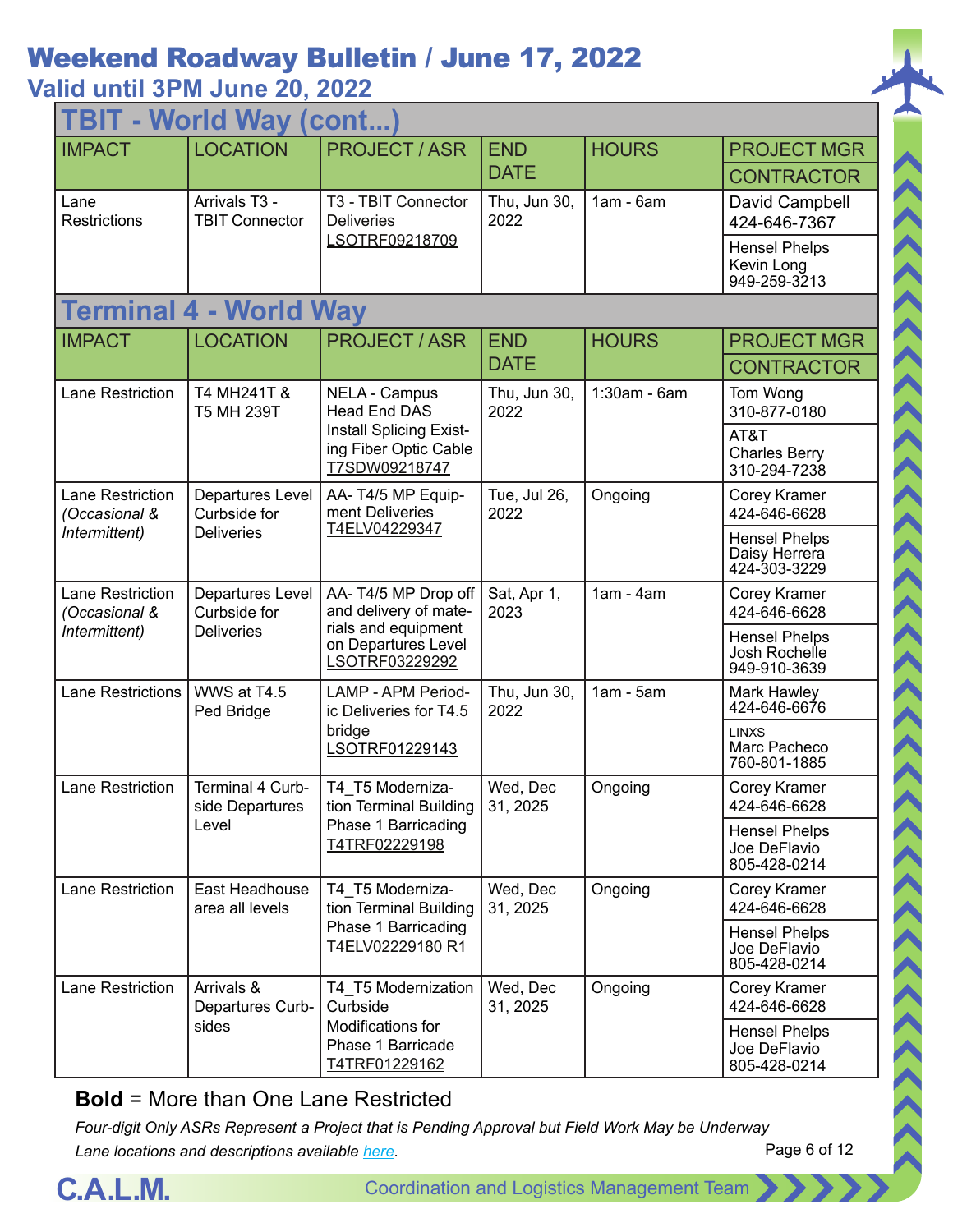| <b>World Way (cont.</b><br>Termina |                                                   |                                                                                       |                      |                           |                                                         |  |  |  |  |
|------------------------------------|---------------------------------------------------|---------------------------------------------------------------------------------------|----------------------|---------------------------|---------------------------------------------------------|--|--|--|--|
| <b>IMPACT</b>                      | <b>LOCATION</b>                                   | <b>PROJECT/ASR</b>                                                                    | <b>END</b>           | <b>HOURS</b>              | <b>PROJECT MGR</b>                                      |  |  |  |  |
|                                    |                                                   |                                                                                       | <b>DATE</b>          |                           | <b>CONTRACTOR</b>                                       |  |  |  |  |
| Lane Restriction<br>(Occasional &  | T4.5 - Depar-<br>tures & Arrivals                 | <b>Curbside Delivery</b><br>Plan                                                      | Sat, Oct 31,<br>2022 | Nightly,<br>12am - 4:30am | Corey Kramer<br>424-646-6628                            |  |  |  |  |
| Intermittent)                      | Level                                             | T4-5SDW11197071                                                                       |                      |                           | <b>Hensel Phelps</b><br>Jon Martin<br>424-241-6453      |  |  |  |  |
| Lane Restriction<br>(Occasional &  | <b>Arrivals Level</b><br>Curbside for             | AA-T4 T5 Mod-<br>ernization Program,                                                  | Sat, Apr 1,<br>2023  | 1am - 4:30am              | Corey Kramer<br>424-646-6628                            |  |  |  |  |
| Intermittent)                      | <b>Deliveries</b>                                 | <b>Terminal Building</b><br><b>Curbside Deliveries</b><br>LSOTRF03229292              |                      |                           | <b>Hensel Phelps</b><br>Josh Rochelle<br>949-910-3639   |  |  |  |  |
| Sidewalk Restric-<br>tion          | Sidewalk; Termi-<br>nal 4 & 5 Depar-              | AA - T4.5 Terminal<br>Core Canopy Mods &                                              | Thu, Sep 1,<br>2022  | Nightly<br>10pm - 6am     | Corey Kramer<br>424-646-6628                            |  |  |  |  |
|                                    | tures                                             | <b>Exterior Skin Instal-</b><br>lation<br>T4.5TRF08206974                             |                      |                           | <b>Hensel Phelps</b><br>Jon Martin<br>424-241-6453      |  |  |  |  |
|                                    | <b>Terminal 5 - World Way</b>                     |                                                                                       |                      |                           |                                                         |  |  |  |  |
| <b>IMPACT</b>                      | <b>LOCATION</b>                                   | <b>PROJECT / ASR</b>                                                                  | <b>END</b>           | <b>HOURS</b>              | <b>PROJECT MGR</b>                                      |  |  |  |  |
|                                    |                                                   |                                                                                       | <b>DATE</b>          |                           | <b>CONTRACTOR</b>                                       |  |  |  |  |
| <b>Lane Restrictions</b>           | Drop off and 3rd<br>lane closure                  | T5.5 Cores: Mobile<br>Crane and Glazing<br>T5.5CRN08218652                            | Thu, Jun 30,<br>2022 | 10pm - 5am                | Devraj Patel<br>424-646-7527                            |  |  |  |  |
|                                    |                                                   |                                                                                       |                      |                           | <b>Elite Glazing</b><br>Raymond Ledesma<br>562-416-3092 |  |  |  |  |
| Lane Restriction<br>(Occasional &  | <b>Arrivals Level</b><br>Curbside Deliv-<br>eries | NELA - T5 - DAS<br><b>Installation Curbside</b><br><b>Deliveries</b><br>T5CUS09218748 | Thu, Jun 30,<br>2022 | $12am - 1am$              | Tom Wong<br>310-877-0180                                |  |  |  |  |
| Intermittent)                      |                                                   |                                                                                       |                      |                           | <b>CTS</b><br>Joe Vidaure<br>508-382-2166               |  |  |  |  |
| Lane Restriction                   | T4 MH241T &<br>T5 MH 239T                         | <b>NELA - Campus</b><br>Head End DAS                                                  | Fri, Jun 3,<br>2022  | 1:30am - 6am              | Tom Wong<br>310-877-0180                                |  |  |  |  |
|                                    |                                                   | <b>Install Splicing Exist-</b><br>ing Fiber Optic Cable<br>T7SDW09218747              |                      |                           | AT&T<br><b>Charles Berry</b><br>310-294-7238            |  |  |  |  |
| Lane Restrictions                  | T5.5, Sidewalk,<br>& Roadway                      | T5.5 Cores: Build Ar-<br>rivals Barricades and                                        | Thu, Jun 30,<br>2022 | $10pm - 6am$              | Devraj Patel<br>424-646-7527                            |  |  |  |  |
|                                    |                                                   | <b>Sidewalk Extension</b><br>T5.5TRF10197028                                          |                      |                           | <b>CSA Constructors</b><br>Mike Kern<br>562-895-4753    |  |  |  |  |
| <b>Lane Restrictions</b>           | T5.5, Sidewalk,<br>& Roadway                      | T5.5 Barricades &<br><b>Sidewalk Extension</b>                                        | Fri, Jul 1,<br>2022  | $10pm - 6am$              | Devraj Patel<br>424-646-7527                            |  |  |  |  |
|                                    |                                                   | Demo<br>LSOTRF10196952                                                                |                      |                           | <b>CSA Constructors</b><br>Mike Kern<br>562-895-4753    |  |  |  |  |

**Bold** = More than One Lane Restricted

*Four-digit Only ASRs Represent a Project that is Pending Approval but Field Work May be Underway Lane locations and descriptions available [here](http://slaxadgmss001/sites/CALMSHARE/Shared%20Documents/CTA_Lane_Descriptions.pdf).*



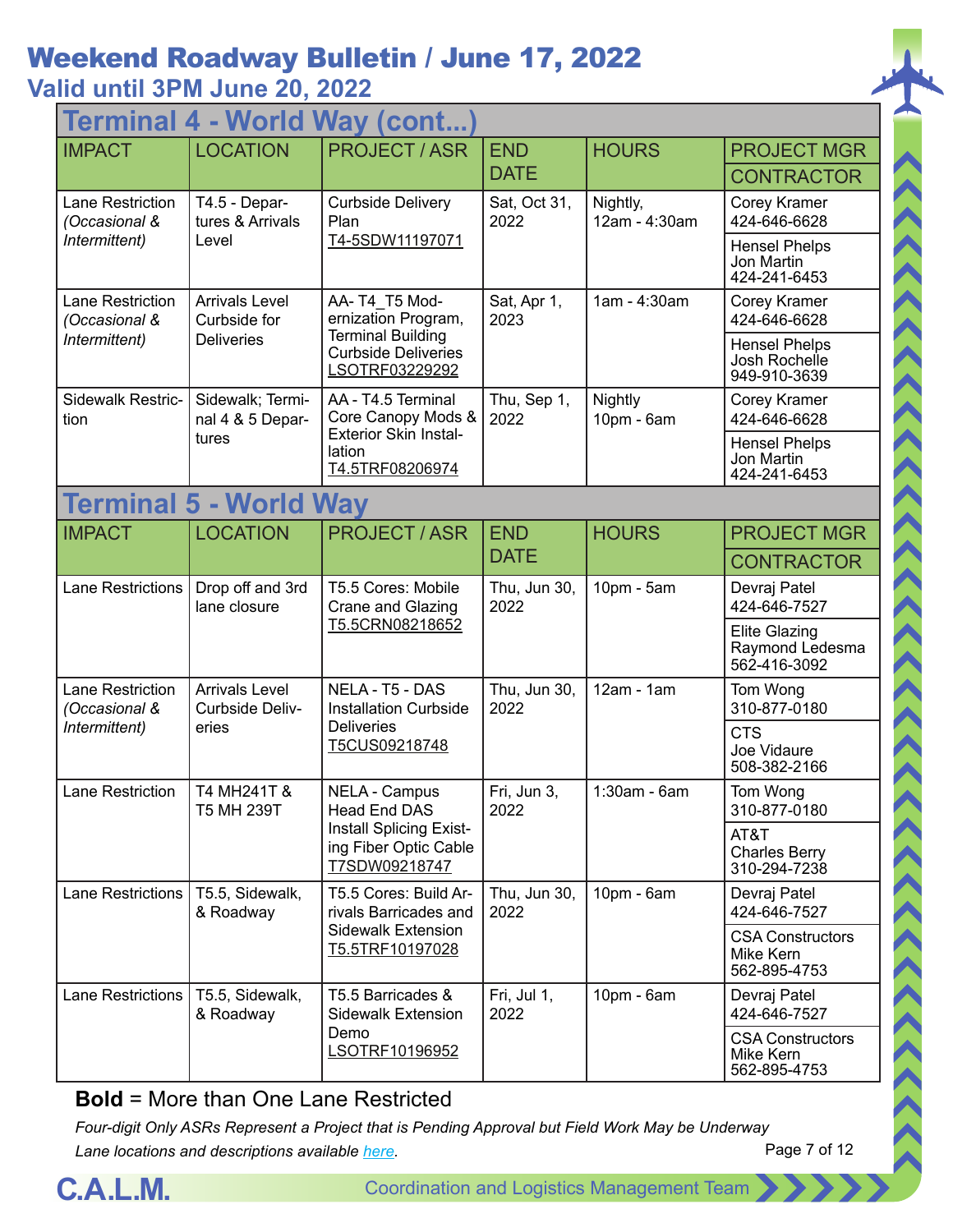| Terminal 5 - World Way (cont      |                                        |                                                                                          |                      |                           |                                                                 |  |  |  |  |  |
|-----------------------------------|----------------------------------------|------------------------------------------------------------------------------------------|----------------------|---------------------------|-----------------------------------------------------------------|--|--|--|--|--|
| <b>IMPACT</b>                     | <b>LOCATION</b>                        | <b>PROJECT / ASR</b>                                                                     | <b>END</b>           | <b>HOURS</b>              | <b>PROJECT MGR</b>                                              |  |  |  |  |  |
|                                   |                                        |                                                                                          | <b>DATE</b>          |                           | <b>CONTRACTOR</b>                                               |  |  |  |  |  |
| Lane Restriction<br>(Occasional & | $T4.5 -$<br>Departures & Ar-           | <b>Curbside Delivery</b><br>Plan                                                         | Sat, Oct 31,<br>2022 | Nightly,<br>12am - 4:30am | Corey Kramer<br>424-646-6628                                    |  |  |  |  |  |
| Intermittent)                     | rivals Level                           | T4-5SDW11197071                                                                          |                      |                           | <b>Hensel Phelps</b><br>Jon Martin<br>424-241-6453              |  |  |  |  |  |
| <b>Lane Restrictions</b>          | T5.5 Arrivals<br>Level Inner           | T5.5 Fire Water Vault<br>Access                                                          | Thu, Jun 30,<br>2022 | 12am - 8am                | Devraj Patel<br>424-646-7527                                    |  |  |  |  |  |
|                                   | Lanes in front of<br>T5.5 Barricades   | LSOTRF06218582                                                                           |                      |                           | <b>Austin Commercial</b><br><b>Brian Sliter</b><br>310-259-2394 |  |  |  |  |  |
| Sidewalk Restric-<br>tion         | Sidewalk; Termi-<br>nal 4 & 5 Depar-   | AA - T4.5 Terminal<br>Core Canopy Mods &                                                 | Thu, Sep 1,<br>2022  | Nightly<br>10pm - 6am     | Corey Kramer<br>424-646-6628                                    |  |  |  |  |  |
|                                   | tures                                  | <b>Exterior Skin Instal-</b><br>lation<br>T4.5TRF08206974                                |                      |                           | <b>Hensel Phelps</b><br>Jon Martin<br>424-241-6453              |  |  |  |  |  |
| Lane Restrictions                 | T5.5 World Way<br>S                    | <b>LAMP - APM Material</b><br>Deliveries for T5.5<br><b>PED Bridge</b><br>LSOTRF06229504 | Thu, Dec 15,<br>2022 | $1am - 5am$               | Mark Hawley<br>424-646-6676                                     |  |  |  |  |  |
|                                   |                                        |                                                                                          |                      |                           | <b>LINXS</b><br>Marc Pacheco<br>760-801-1885                    |  |  |  |  |  |
|                                   | <b>Terminal 6 - World Way</b>          |                                                                                          |                      |                           |                                                                 |  |  |  |  |  |
| <b>IMPACT</b>                     | <b>LOCATION</b>                        | <b>PROJECT / ASR</b>                                                                     | <b>END</b>           | <b>HOURS</b>              | <b>PROJECT MGR</b>                                              |  |  |  |  |  |
|                                   |                                        |                                                                                          | <b>DATE</b>          |                           | <b>CONTRACTOR</b>                                               |  |  |  |  |  |
| Sidewalk<br>Restrictions          | Parking structure<br>6 sidewalk        | Build PED canopy for<br>T5.5 bridge<br>LSOSDW05229436                                    | Fri, Aug 26,<br>2022 | Ongoing                   | Mark Hawley<br>424-646-6676                                     |  |  |  |  |  |
|                                   |                                        |                                                                                          |                      |                           | <b>LINXS</b><br>Marc Pacheco<br>760-801-1885                    |  |  |  |  |  |
| <b>Terminal</b>                   | - World Way                            |                                                                                          |                      |                           |                                                                 |  |  |  |  |  |
| <b>IMPACT</b>                     | <b>LOCATION</b>                        | <b>PROJECT / ASR</b>                                                                     | <b>END</b>           | <b>HOURS</b>              | <b>PROJECT MGR</b>                                              |  |  |  |  |  |
|                                   |                                        |                                                                                          | <b>DATE</b>          |                           | <b>CONTRACTOR</b>                                               |  |  |  |  |  |
| Lane Restriction<br>(Occasional & | <b>T7 Exterior</b><br>Roadway (T7      | Install and Removal<br>of Advertising Ban-                                               | Fri, Dec 16,<br>2022 | 3am - 4:30am              | Michael Waterhouse<br>424-646-6434                              |  |  |  |  |  |
| Intermittent)                     | Skybridge Ban-<br>ner)                 | ner on T7 skybridge<br>location<br>LSOTRF05229402                                        |                      |                           | <b>JPerez</b><br>Oscar Garcia<br>562-316-8256                   |  |  |  |  |  |
| Lane Restriction<br>(Occasional & | <b>T7 Arrivals Level</b><br>Curbside - | T7 Arrivals Level -<br><b>Curbside Deliveries</b>                                        | Thu, Jun 30,<br>2022 | $12am - 1am$              | Tom Wong<br>310-877-0180                                        |  |  |  |  |  |
| Intermittent)                     | Column 7F                              | Tuesdays/Thursdays<br>T7SDW09218747                                                      |                      |                           | <b>CTS</b><br>Joe Vidaure<br>508-382-2166                       |  |  |  |  |  |

#### **Bold** = More than One Lane Restricted

Page 8 of 12 *Four-digit Only ASRs Represent a Project that is Pending Approval but Field Work May be Underway Lane locations and descriptions available [here](http://slaxadgmss001/sites/CALMSHARE/Shared%20Documents/CTA_Lane_Descriptions.pdf).*

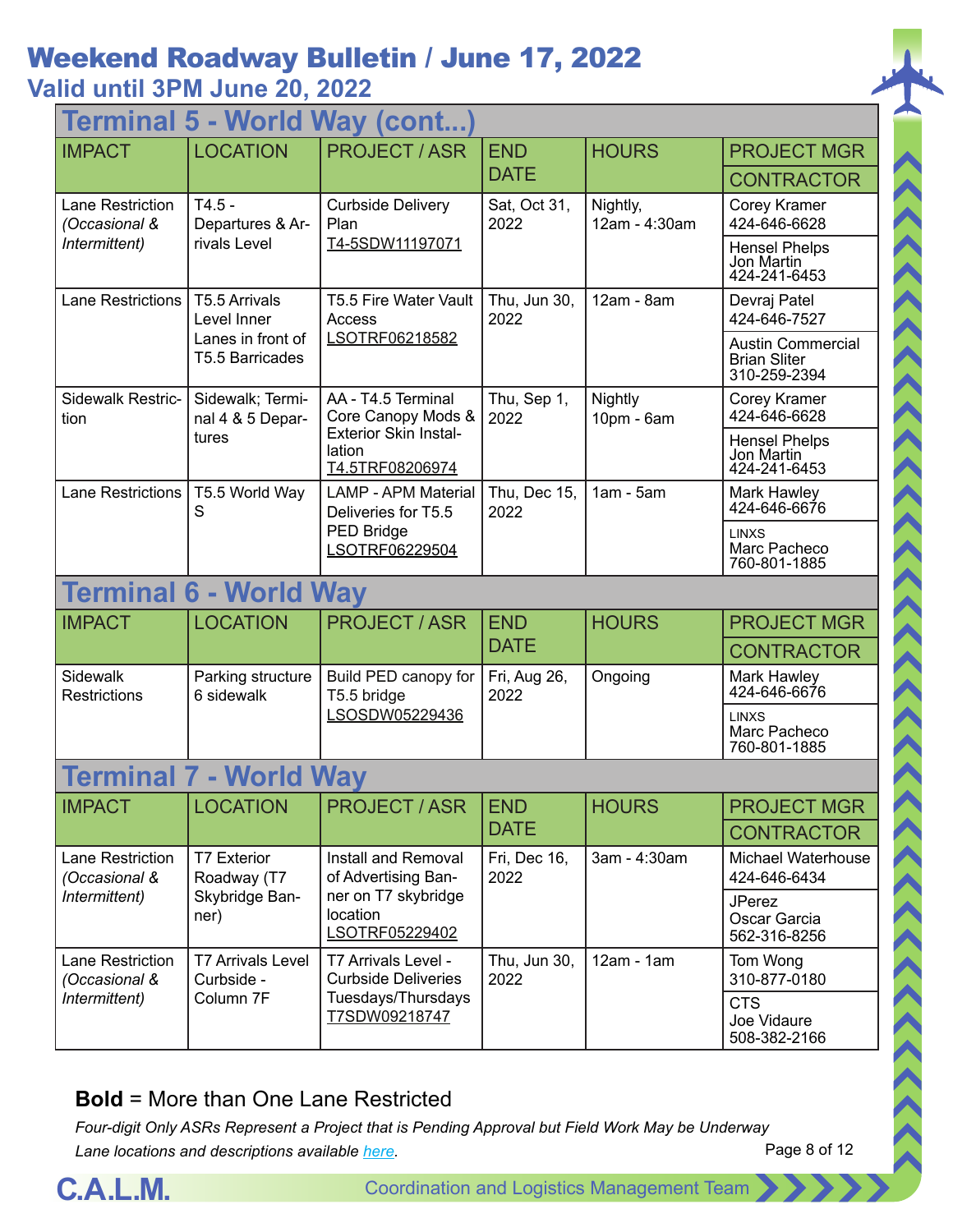# Weekend Roadway Bulletin / June 17, 2022

### **Valid until 3PM June 20, 2022**

| Terminal 7 - World Way (cont                                                      |                                             |                                                                               |                           |                                              |                                                   |  |
|-----------------------------------------------------------------------------------|---------------------------------------------|-------------------------------------------------------------------------------|---------------------------|----------------------------------------------|---------------------------------------------------|--|
| <b>IMPACT</b>                                                                     | <b>LOCATION</b>                             | <b>PROJECT / ASR</b>                                                          | <b>END</b>                | <b>HOURS</b>                                 | <b>PROJECT MGR</b>                                |  |
|                                                                                   |                                             |                                                                               | <b>DATE</b>               |                                              | <b>CONTRACTOR</b>                                 |  |
| <b>Lane Restrictions</b>                                                          | WWS at P7                                   | LAMP - APM<br><b>Production Piles</b>                                         | Thu, Jun 30,<br>2022      | 12am - 11am                                  | Mark Hawley<br>424-646-6676                       |  |
|                                                                                   |                                             | LSOTRF08218673<br>R6                                                          |                           |                                              | <b>LINXS</b><br>Marc Pacheco<br>760-801-1885      |  |
| <b>Terminal 8</b>                                                                 | <b>World Way</b><br>×,                      |                                                                               |                           |                                              |                                                   |  |
| <b>IMPACT</b>                                                                     | <b>LOCATION</b>                             | <b>PROJECT / ASR</b>                                                          | <b>END</b><br><b>DATE</b> | <b>HOURS</b>                                 | <b>PROJECT MGR</b>                                |  |
|                                                                                   |                                             |                                                                               |                           |                                              | <b>CONTRACTOR</b>                                 |  |
| <b>Lane Restriction</b><br>(Occasional &                                          | <b>APD Parking Lot</b><br>near Terminal 8   | <b>NELA - Campus</b><br><b>Head End DAS</b>                                   | Fri, Jul 1,<br>2022       | 6am - 6pm                                    | Tom Wong<br>310-877-0180                          |  |
| Intermittent)                                                                     | & APD Building                              | Install<br>LSOOTH12219055                                                     |                           |                                              | Aztecs Telecom<br>Gene Bourgeault<br>562-335-3647 |  |
| <b>Center Way / West Way / East Way /</b><br><b>Sky</b><br><b>Way / Theme Way</b> |                                             |                                                                               |                           |                                              |                                                   |  |
| <b>IMPACT</b>                                                                     | <b>LOCATION</b>                             | <b>PROJECT/ASR</b>                                                            | <b>END</b>                | <b>HOURS</b>                                 | <b>PROJECT MGR</b>                                |  |
|                                                                                   |                                             |                                                                               | <b>DATE</b>               |                                              | <b>CONTRACTOR</b>                                 |  |
| <b>Lane Restrictions</b>                                                          | East CTA Sky<br>way                         | LAMP - APM Install-<br>ing girders for PED<br><b>Bridge</b><br>LSOTRF05319481 | Mon, Jun 20,<br>2022      | $1am - 6am$                                  | Mark Hawley<br>424-646-6676                       |  |
|                                                                                   |                                             |                                                                               |                           |                                              | <b>LINXS</b><br>Marc Pacheco<br>760-801-1885      |  |
| <b>Lane Restrictions</b>                                                          | Center CTA                                  | <b>LAMP - APM Girder</b><br>install for PED bridge<br>LSOPS206229480          | Wed, Jul 20,<br>2022      | $5am - 5pm$                                  | Mark Hawley<br>424-646-6676                       |  |
|                                                                                   |                                             |                                                                               |                           |                                              | <b>LINXS</b><br>Marc Pacheco<br>760-801-1885      |  |
| <b>Lane Restrictions</b>                                                          | Center Way at<br>CUP                        | <b>CUP Recycled Water</b><br>Line - Deliveries<br>LSOTRF05229424              | Fri, Jun 24,<br>2022      | 6:30am - 3:30pm                              | Mandeep Ghuman<br>424-646-5858                    |  |
|                                                                                   |                                             |                                                                               |                           |                                              | Skanska<br><b>Trenton Sotelo</b><br>951-201-3998  |  |
| <b>Lane Restrictions</b>                                                          | <b>Traffic Lanes and</b><br>sidewalks along | CTA Roadways -<br><b>RSX Potholing</b>                                        | Fri, Jun 24,<br>2022      | 6pm - 2am                                    | Mandeep Ghuman<br>424-646-5858                    |  |
|                                                                                   | Theme Way<br>and Center Way<br>North        | LSOTRF04229353                                                                |                           |                                              | Skanska<br>Matt<br>Booth310-386-4611              |  |
| <b>Lane Restrictions</b>                                                          | Circle way &<br>Airport return              | LAMP - APM Con-<br>crete Pour at TPSS-1                                       | Thu, Jun 23,<br>2022      | $1am - 5am$                                  | Mark Hawley<br>424-646-6676                       |  |
| LSOTRF03229271                                                                    |                                             |                                                                               |                           | <b>LINXS</b><br>Marc Pacheco<br>760-801-1885 |                                                   |  |

#### **Bold** = More than One Lane Restricted

*Four-digit Only ASRs Represent a Project that is Pending Approval but Field Work May be Underway Lane locations and descriptions available [here](http://slaxadgmss001/sites/CALMSHARE/Shared%20Documents/CTA_Lane_Descriptions.pdf).*



ハイハイス くくくくくくくくくくくくくくくくくくくくくくくくくく

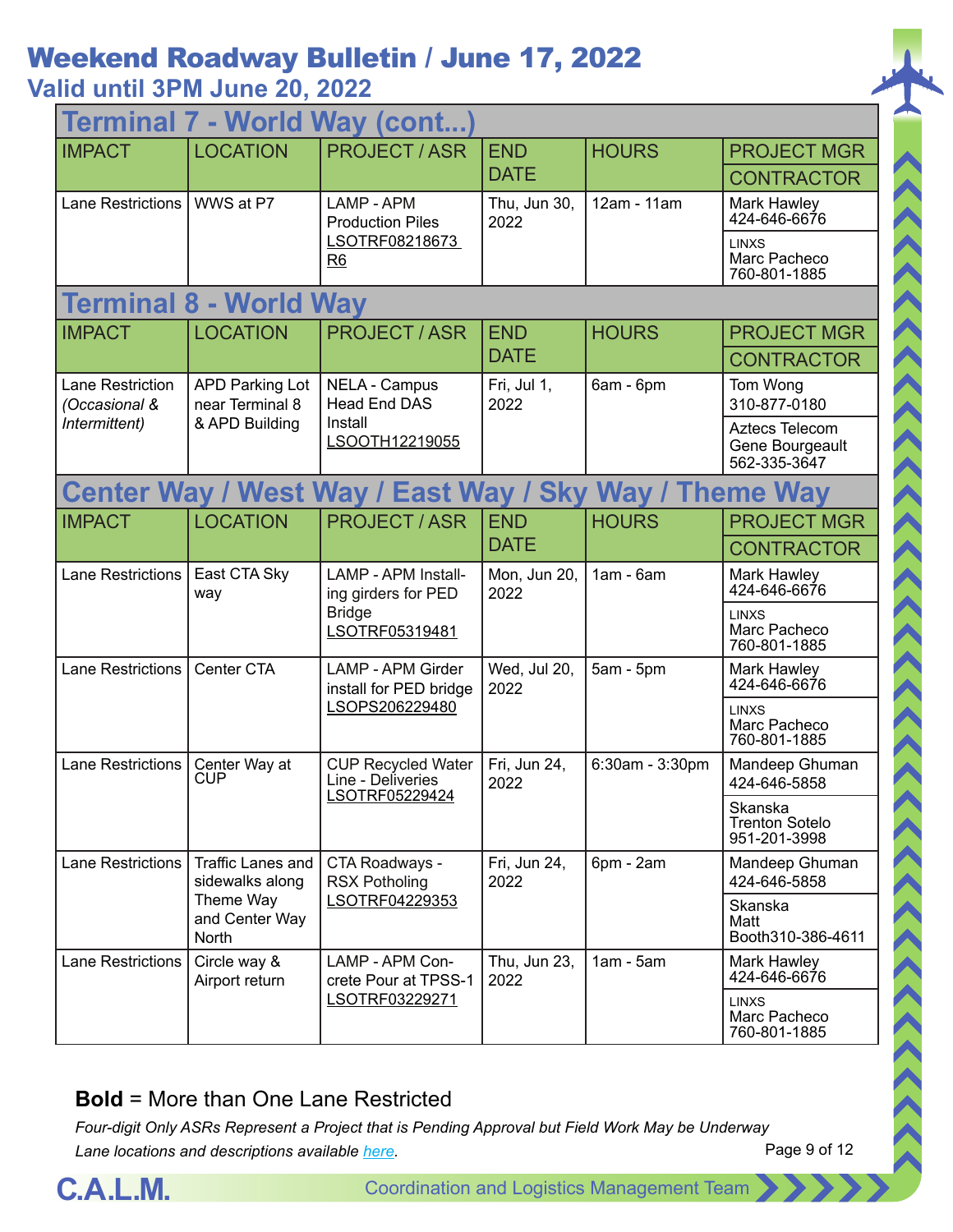|                          | Center Way / West Way / East Way / Sky Way / Theme Way (cont) |                                                                                                       |                           |              |                                                                                             |  |  |
|--------------------------|---------------------------------------------------------------|-------------------------------------------------------------------------------------------------------|---------------------------|--------------|---------------------------------------------------------------------------------------------|--|--|
| <b>IMPACT</b>            | <b>LOCATION</b>                                               | <b>PROJECT / ASR</b>                                                                                  | <b>END</b><br><b>DATE</b> | <b>HOURS</b> | <b>PROJECT MGR</b><br><b>CONTRACTOR</b>                                                     |  |  |
| Sidewalk<br>Restrictions | <b>WWS &amp; Center</b><br>Way Intersection                   | <b>LAMP APM Remove</b><br>K-rail from WWS<br>LSOTRF04229332                                           | Sat, May 20,<br>2023      | $1am - 8am$  | Mark Hawley<br>424-646-6676<br><b>LINXS</b><br>Marc Pacheco<br>760-801-1885                 |  |  |
| Lane Restrictions        | Circle Way                                                    | <b>LAMP APM Install</b><br><b>Electrical Duct Bank</b><br>TPSS to ECTA<br>LSOTRF01229113              | Sun, Jul 10,<br>2022      | 12am - 9am   | Mark Hawley<br>424-646-6676<br><b>LINXS</b><br>Marc Pacheco                                 |  |  |
| Lane Restrictions        | <b>Parking Structure</b><br>3 Level 1 Egress                  | R1<br>LAMP - APM Con-<br>crete Pour for W-CTA<br>LSOTRF10218906<br>R1                                 | Thu, Jun 30,<br>2022      | 12am - 11am  | 760-801-1885<br>Mark Hawley<br>424-646-6676<br><b>LINXS</b><br>Marc Pacheco<br>760-801-1885 |  |  |
| <b>Lane Restrictions</b> | Center way be-<br>tween West way<br>& Theme way               | LAMP - APM Guide-<br>way Construction<br>LSOTRF08207830                                               | Sun, Jul 31,<br>2022      | Ongoing      | Mark Hawley<br>424-646-6676<br><b>LINXS</b><br>Marc Pacheco<br>760-801-1885                 |  |  |
| Lane Clousure            | Intersection of<br>Center way &<br>World Way South            | LAMP-Automated<br>People Mover (APM)<br>E-CTA<br>LSOTRF10207519                                       | Sat, Dec 31,<br>2022      | Ongoing      | Mark Hawley<br>424-646-6676<br><b>LINXS</b><br>Marc Pacheco<br>760-801-1885                 |  |  |
| Lane Restrictions        | Sky Way                                                       | <b>Southwest Airlines</b><br>- C0/T1E - Geotech<br>& Environmental<br>Investigation<br>LSOTRF06229470 | Fri, Jun 17,<br>2022      | $1am - 5am$  | <b>John Plunkett</b><br>424-646-7503<br>HP / Psomas<br>Frank Machado<br>310-970-4032        |  |  |
| Lane Restrictions        | Center Way<br>ECTA by PS7-SL                                  | LAMP-Automated<br>People Mover Erect-<br>ing Bents 34-36<br>LSOTRF01218105                            | Mon, Jan 30,<br>2023      | $1am - 9am$  | Mark Hawley<br>424-646-6676<br><b>LINXS</b><br>Marc Pacheco<br>760-801-1885                 |  |  |
| <b>Lane Restrictions</b> | Center Way at<br>PS-2B Area for<br>Bent 8                     | LAMP-Automated<br>People Mover<br>Working on Bent 8<br>LSOTRF01218105                                 | Mon, Jan 30,<br>2023      | 12am - 8am   | Mark Hawley<br>424-646-6676<br><b>LINXS</b><br>Marc Pacheco<br>760-801-1885                 |  |  |
| <b>Lane Restrictions</b> | West Way NB &<br><b>Upper West Way</b>                        | LAMP-Automated<br>People Mover<br>Deliver 3 Trailer to<br><b>WCTA</b> area<br>LSOTRF01218105          | Mon, Jan 30,<br>2023      | 10pm - 8am   | Mark Hawley<br>424-646-6676<br><b>LINXS</b><br>Marc Pacheco<br>760-801-1885                 |  |  |

#### **Bold** = More than One Lane Restricted

*Four-digit Only ASRs Represent a Project that is Pending Approval but Field Work May be Underway Lane locations and descriptions available [here](http://slaxadgmss001/sites/CALMSHARE/Shared%20Documents/CTA_Lane_Descriptions.pdf).*



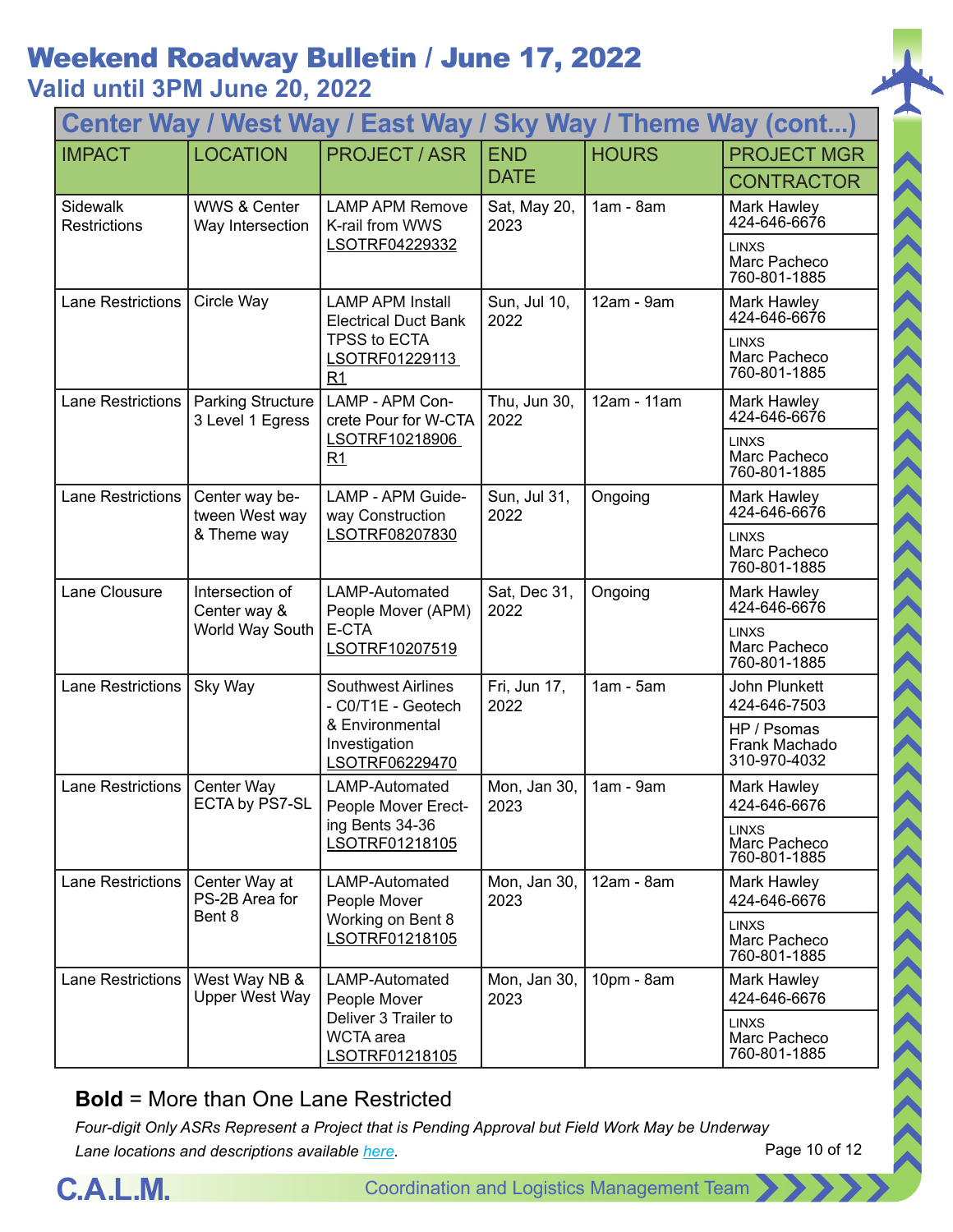| Center Way / West Way / East Way /<br><b>Sky Way / Theme Way (cont)</b> |                                               |                                                                          |                           |                                              |                                              |
|-------------------------------------------------------------------------|-----------------------------------------------|--------------------------------------------------------------------------|---------------------------|----------------------------------------------|----------------------------------------------|
| <b>IMPACT</b>                                                           | <b>LOCATION</b>                               | <b>PROJECT/ASR</b>                                                       | <b>END</b><br><b>DATE</b> | <b>HOURS</b>                                 | <b>PROJECT MGR</b><br><b>CONTRACTOR</b>      |
| Lane Clousure                                                           | Upper East Way                                | LAMP - APM E-CTA<br>LSOTRF07207736                                       | Thu, Jun 30,<br>2022      | Daily,<br>12am - 6am                         | Mark Hawley<br>424-646-6676                  |
|                                                                         |                                               |                                                                          |                           |                                              | <b>LINXS</b><br>Marc Pacheco<br>760-801-1885 |
| <b>Lane Restrictions</b>                                                | Upper East &<br>West closure                  | <b>LAMP-APM ECTA</b><br>& WCTA Falsework<br>Erections                    | Thu, Jun 30,<br>2022      | 12am - 6am                                   | Mark Hawley<br>424-646-6676                  |
|                                                                         |                                               | LSOTRF07207711                                                           |                           |                                              | <b>LINXS</b><br>Marc Pacheco<br>760-801-1885 |
| <b>Lane Restrictions</b>                                                | Center Way be-<br>tween Easť Way<br>& Sky Way | LAMP-APM Guide-<br>way Construction<br><b>ECTA</b>                       | Sun, Jul 31,<br>2022      | 9am - 3pm                                    | Mark Hawley<br>424-646-6676                  |
|                                                                         |                                               | LSOTRF08207791                                                           |                           |                                              | <b>LINXS</b><br>Marc Pacheco<br>760-801-1885 |
| <b>Lane Restrictions</b>                                                | West way side-<br>walk                        | <b>LAMP-APM Install</b><br>back up generator for<br>West station         | Wed, Jul 6,<br>2022       | 10pm-6am                                     | Mark Hawley<br>424-646-6676                  |
|                                                                         |                                               | LSOTRF04229335                                                           |                           |                                              | <b>LINXS</b><br>Marc Pacheco<br>760-801-1885 |
| Lane Restrictions                                                       | Upper World Way                               | <b>LAMP-APM Pour</b><br>1GW4 guideway<br>between 39A-41                  | Sun, Jul 31,<br>2022      | 11:30pm - 6am                                | Mark Hawley<br>424-646-6676                  |
|                                                                         |                                               | LSOTRF08207791                                                           |                           |                                              | <b>LINXS</b><br>Marc Pacheco<br>760-801-1885 |
| Lane Restrictions                                                       | East Way NB                                   | <b>LAMP-APM Build</b><br><b>Protective Canopy</b><br>for PEDs using East | Fri, Aug 5,<br>2022       | 12am - 6am                                   | Mark Hawley<br>424-646-6676                  |
|                                                                         |                                               | Way<br>LSÓSDW08207751                                                    |                           |                                              | <b>LINXS</b><br>Marc Pacheco<br>760-801-1885 |
| Lane Restrictions                                                       | Center way by P1<br>Egress                    | LAMP-APM Begin<br>columns for P1-P7                                      | Sat, Jun 18,<br>2022      | $1am - 9am$                                  | Mark Hawley<br>424-646-6676                  |
|                                                                         |                                               | viewing pavilion<br>LSOTRF03229261                                       |                           |                                              | <b>LINXS</b><br>Marc Pacheco<br>760-801-1885 |
| <b>Lane Restrictions</b>                                                | East Way & Cen-<br>ter Way                    | LAMP-APM Decom-<br>mission Signal                                        | Fri, Sep 30,<br>2022      | Ongoing                                      | Mark Hawley<br>424-646-6676                  |
|                                                                         | R1                                            | LSOTRF04218353                                                           |                           |                                              | <b>LINXS</b><br>Marc Pacheco<br>760-801-1885 |
| <b>Lane Restrictions</b>                                                | World Way S<br>Intersection &                 | <b>LAMP-APM</b><br>Roadway                                               | Mon, Jun 27,<br>2022      | Ongoing                                      | Mark Hawley<br>424-646-6676                  |
| Center Way<br>Improvement                                               | LSOTRF06229512                                |                                                                          |                           | <b>LINXS</b><br>Marc Pacheco<br>760-801-1885 |                                              |

#### **Bold** = More than One Lane Restricted

*Four-digit Only ASRs Represent a Project that is Pending Approval but Field Work May be Underway Lane locations and descriptions available [here](http://slaxadgmss001/sites/CALMSHARE/Shared%20Documents/CTA_Lane_Descriptions.pdf).*